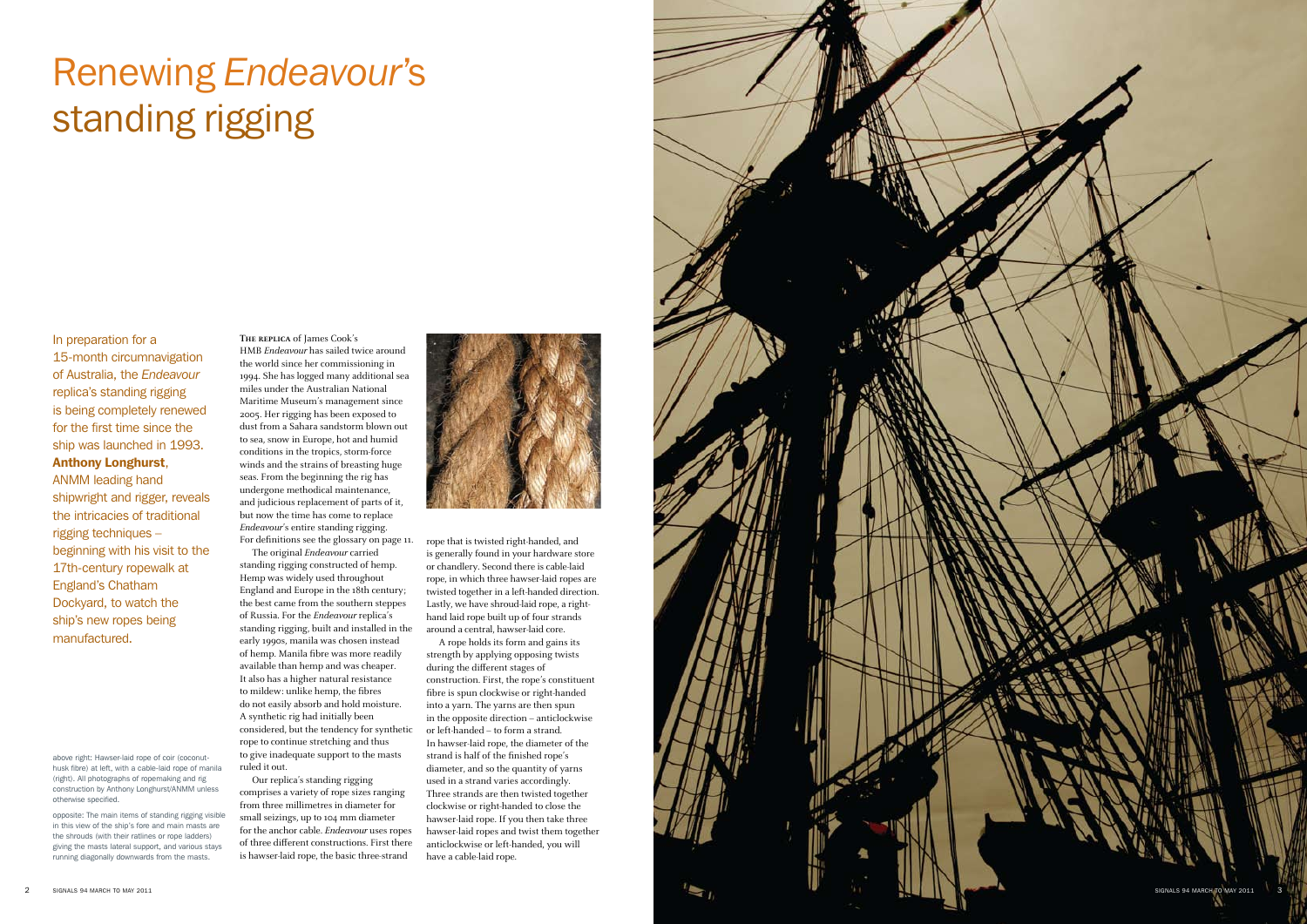Ropes of natural fibres used to be laid up in establishments called ropewalks. In James Cook's time there were numerous Royal Navy ropewalks. The Portsmouth ropewalk was blitzed during World War II and others have closed down due to the diminishing need for large supplies of traditional rope, as synthetics and different types of manufacture, such as braid, took over. There are now few ropewalks left in the world that produce natural-fibre rope spun using the traditional methods. In February 2010 I was given the opportunity to work with the rope makers in the historic dockyard at Chatham, to the east of London – the only dockyard to have survived since the age of sail. Located within Chatham Dockyard is the ropewalk, quarter of a mile long. Rope making on the site dates back to 1618. The ropewalk is now operated by Master Rope Makers Limited, who have constructed some of the rope that is being used to build Endeavour's new standing rigging.

#### Making our manila rope

Manila fibre is obtained from the leaves of a species of banana native to the Philippines locally known as abacá. Once the plant reaches maturity (18 months to two years), it is cut down and the long fibres are taken from the overlapping sections of the leaves where they form a false trunk. The fibres are exceptionally strong and durable and are generally 1.5–3.5 metres long. Once the fibre has been extracted from the sheaths of the leaves, it is left to dry and then

packaged into 125-kg compressed bales before being shipped.

At the ropewalk, the fibre is separated and cut to lengths of no more than 1.5 metres. Any longer and the fibres would tangle and be torn during the initial combing process, while if the fibres are too short they weaken the finished rope. After being sorted, the fibre is sent though the first of six combing (hatchelling) machines. Here, the fibre is progressively combed and knit together as it is passed through progressively smaller combs. An emulsion of mineral oil, natural waxes, fatty acids and water – called batching oil – is added to help the fibre comb out easier, and as a waterproofing agent. Originally, whale oil was used. Before the introduction of hatchelling and spinning machines, the fibre was hatchelled by hand. It was drawn though steel spikes that were set into boards known as hatchelling boards. These came in a series of grades, the pins of which became progressively finer and set closer together. This ensured the fibre was straight and evenly fine before being sent to the spinner.

The spinners were regarded as the most skilled tradesmen employed in the ropewalk. The quality of their work governed the strength of the finished rope. The spinner would gather a 'streak' (a 60-pound [27.25 kg] bundle) of fibre around his waist with the ends at his back. A small loop was drawn out and attached to a hook on a spinning wheel that was operated by a young boy. The spinner walked backwards down the length of the walk uniformly feeding in the combed fibre as the yarn was spun by the revolving hook. To keep the yarn off the floor, it was placed onto stakes every 10 metres or so. An experienced spinner was capable of spinning 1,000 feet (305 metres) in 12 minutes. Today the spinning is performed by

a machine. The spinning machine used for Endeavour's yarn is able to spin the yarn onto 24 spools, each containing a little over 900 metres of yarn. Each cycle takes approximately 20 minutes to produce over 20 kilometres of spun yarn.

At the ropewalk the spools of spun

yarn are arranged onto a frame (bank) that enables the yarn to feed freely when being drawn out to form the strands. The required number of yarns are led from the banks, through a register plate that keeps the yarns separated and directs them into the die (a tight tube). The die controls the forming of the strands as the yarns are drawn through it and twisted by the strand-forming machine as it travels

The historic Chatham Dockyard to the east of London is the only such facility to have survived since the age of sail. Its ropewalk, quarter of a mile long, dates back to 1618



#### clockwise from above:

The rope works at Chatham Dockyard, home of the ropewalk where the *Endeavour* replica's new manila rigging was manufactured.

Manila yarn is led from spools to forming dies where it is spun into the strands that will be twisted up into finished rope.

Manila fibres enter the Number 2 spreader in the ropewalk at Chatham Dockyard before being spun into yarn.





down the length of the walk. Up to three strands can be spun at once and they are drawn to a length of approximately 250 metres. The forming machine that was used for Endeavour's rope is known as Maud, and dates from 1811. It is the oldest machine employed in the ropewalk.

Once the strands have been formed, they are cut and secured under tension to posts at either end of the ropewalk and left to rest for 24 hours. This allows the tension in the fibres to release and relax before the strands are twisted again and closed into rope.

For this final process, the strands are transferred to rotating hooks on machines called the 'jack' and the 'sledge'. The jack is stationary, while the sledge moves along rails. This is because the length of the strands shortens while they are being twisted for closing, thus requiring the sledge to move. The sledge has weights attached, to act as a drag and keep tension on the length of rope to prevent it from kinking.

The strands are attached to a single rotating hook on the sledge and to separate rotating hooks on the jack. A top (a conical-shaped piece of timber with grooves) is placed between the strands near the sledge. As the strands are twisted together the top moves along allowing the strands to close into rope behind it. The completed rope is coiled and weighed. A short length is cut from every batch and sent to be break-tested, to ensure that it meets the required standards.

### Making Endeavour's standing rigging

Of the 17 kilometres of rope ordered for the replacement of the Endeavour replica's standing rigging, only four and a half kilometres are made of manila. The rest is polyester. The manila makes up the main components of the standing rigging: shrouds, stays and backstays. These are the components that transfer all of the stresses and forces imposed by the sails and movement of the ship down to the hull. We use the polyester only for the seizings, servings and worming. These are components that require strength and are applied very tight, so there is very little concern about them stretching.

Endeavour's standing rigging comprises all the types of rope mentioned earlier – hawser-laid, cable-laid and shroud-laid – although not necessarily in the way you might expect from the terminology! Endeavour's fore and main lower shrouds are cable-laid. All lower and topmast stays are shroud-laid. All other standing rigging is hawser-laid.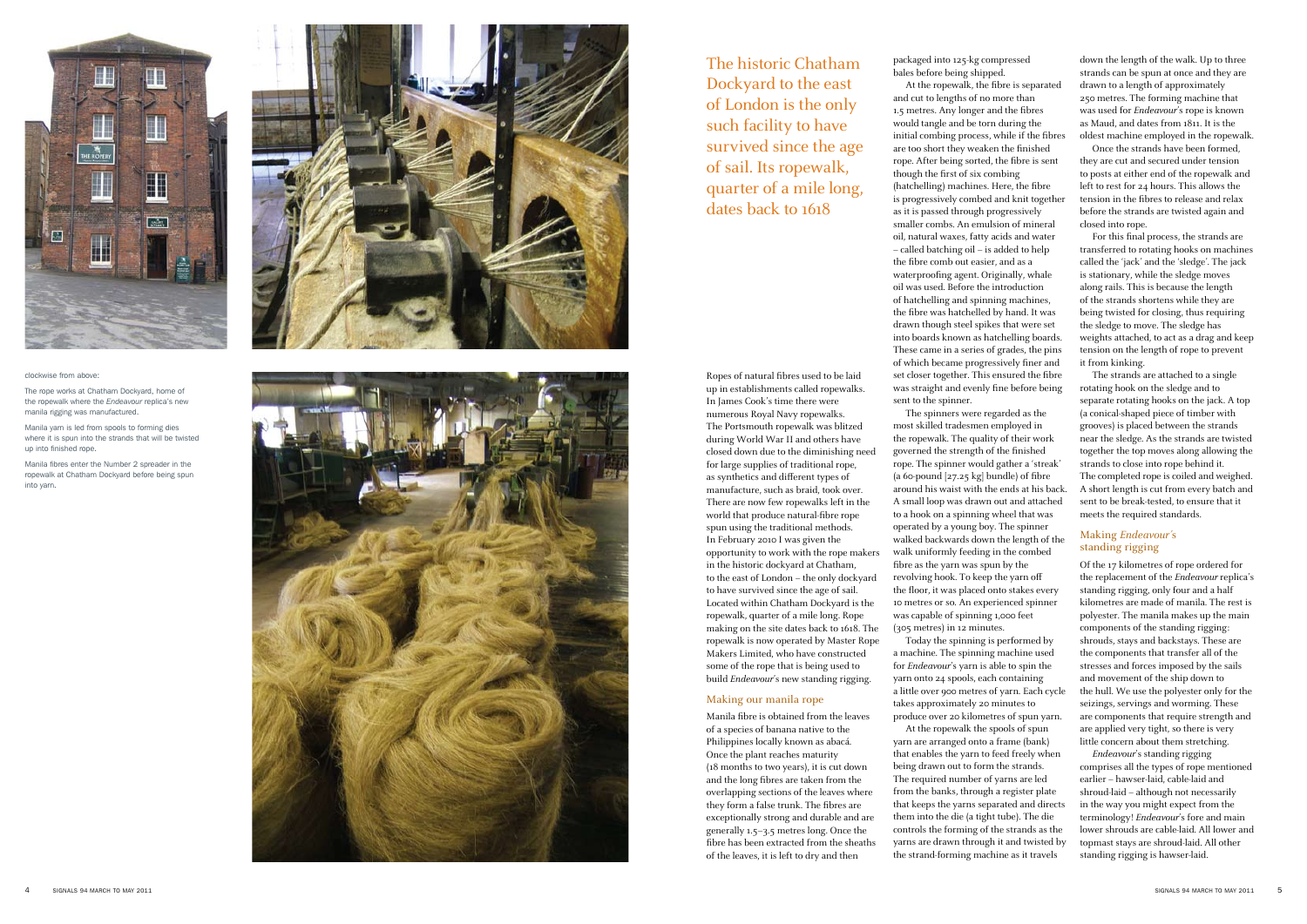





left top: As the strands are twisted together a piece of timber called a top is drawn along, allowing the strands to close into rope behind it.

left bottom: Cable-laid shroud, wormed and parcelled.

above: Cable-laid shroud, wormed and tarred.

right top: Author of this article, Anthony Longhurst, putting an eye splice into a main shroud at Sydney's Garden Island dockyard where the museum stretched, tarred and constructed *Endeavour*'s new rigging. Photographer Amy Spets/ANMM

right: Ross Pearce (left) and Ben Willoughby (right) demonstrate the use of a serving mallet.



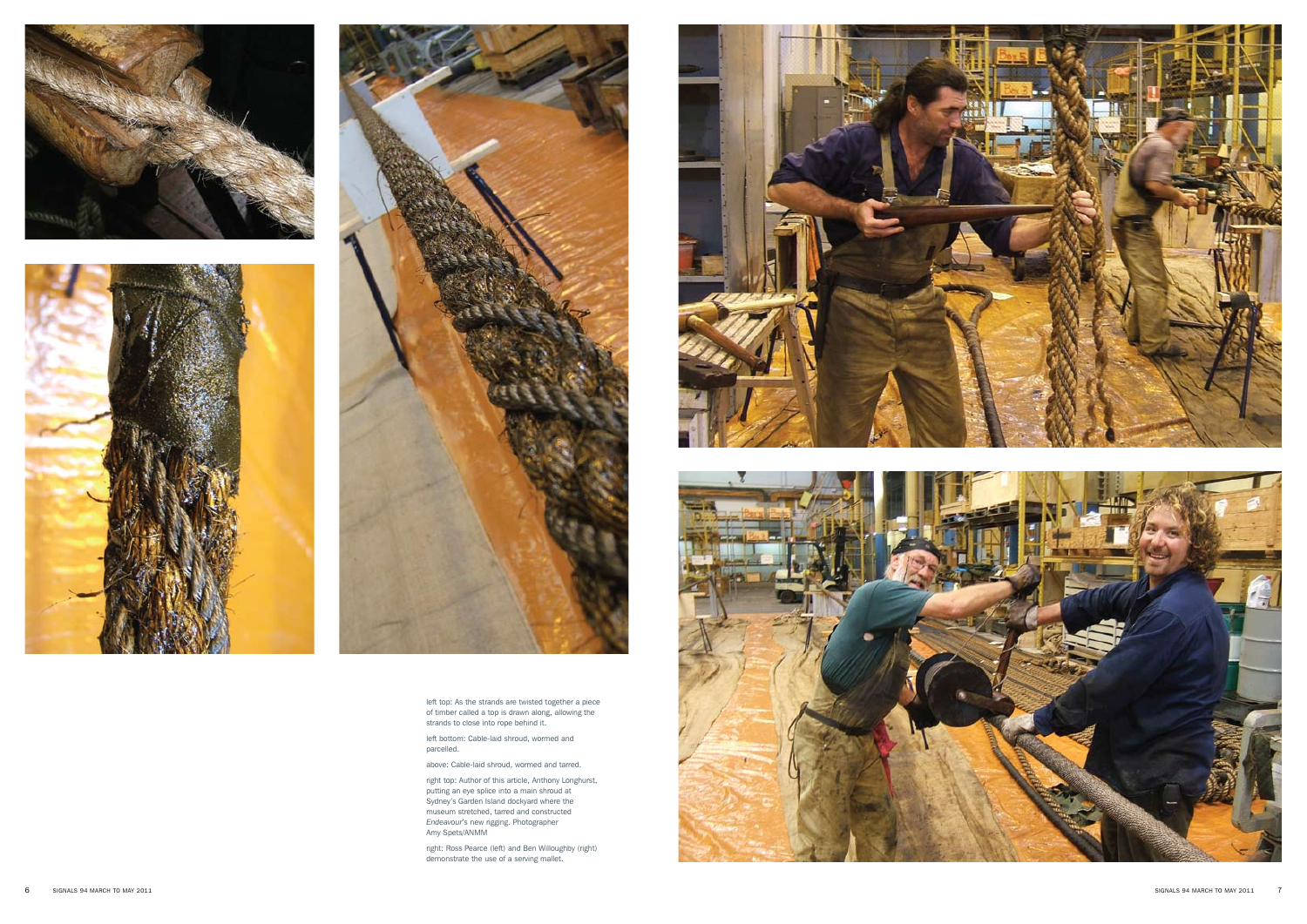clockwise from above: Main lower shroud with a fitting called a cable stocking that allows a weight to be attached for pre-stretching.

Rigger Amy Spets seizing the turn for a deadeye in the end of a stay.

The spindle eye at the upper end of a stay, parcelled ready for serving.

Lower ends of shrouds turned and seized ready for the placement of the deadeyes.





Once our new manila rope was delivered from England, the coils of rope were opened, the required lengths were cut and the rope ends were whipped. Before construction of the rigging could commence, however, there were a number of preliminary steps of utmost importance. These steps are the foundation of the rigging's stability and survival in the years to come.

The lengths of rope were pre-stretched for a minimum of 24 hours by attaching a weight equivalent to their working-load limit, to let the fibre reach its maximum stretch and then relax and settle. Once manila has been pre-stretched, it has similar stretch characteristics to wire. Depending upon the rope's construction and how hard it has originally been laid, you can expect the stretch to be anything from 8% with hawser-laid rope to almost 15% for shroud-laid rope.

Shroud-laid ropes need a different treatment during stretching. As noted above, they are built up of four strands twisted around a core of hawser-laid rope. The core adds no strength, acting only as packing to keep the strands from falling into the void that would otherwise occur at the centre. The core stretches less than the strands around it. For shroud-laid rope to be properly stretched, the inner core needs to be broken in several places. This removes any loading from the core and lets the strands take it instead. If the core were unbroken, the strands would become loose and not sit properly after stretching, thus weakening the rope.

If the standing rigging is not sufficiently pre-stretched, it will continue stretching in operation and provide insufficient support for the masts. The stays and shrouds will need regular re-seizing around the deadeyes at their lower ends. As the rope stretches there is also a reduction in its diameter. If the rope continues to stretch on the ship, servings and seizings (integral to the strength of the rigging) will loosen. Proper pre-stretching before construction makes it easier to set up the finished rigging and ensures that all of the rigging shares the stresses equally.

The next step in the preparation is to preserve the manila rope. This is done by soaking it in raw and natural Stockholm tar, a residue left after distilling a gum that is extracted from pine and fir trees. It has been used for many centuries to preserve rigging and timber on sailing vessels. Soaking in Stockholm tar takes a minimum of 24 hours depending upon the size of the rope and the viscosity of the tar. If the weather is cold, the tar may

require thinning to penetrate into the middle of the ropes. While the tar is not absorbed by the manila fibres, it coats the fibres and fills any voids between them, sealing out any moisture.

Once these preparatory measures have been completed, we can start turning the ropes into ship's rigging.

All the ropes that are to become standing rigging are stretched out firmly, but not tight, between strong posts. The centres of the eyes that sit over the mastheads are marked along with the areas that are to be served; these areas are then wormed. The lower shrouds are wormed over their full length, including portions that will not be served. This adds extra strength, but is a technique that has been subject to debate in square-rig circles due to the possibility of the worming trapping water. The Endeavour replica's first set of standing rigging survived with no problems in this respect; the concern probably originates from the problems encountered when using the more rotprone hemp rigging.

After worming the rope is stretched out tight again, under loads similar to those that the rigging will encounter upon the ship. This allows us to accurately place all the required seizings at the lower ends. We have load-measuring equipment so we can apply uniform weight to the ropes throughout the construction.

The worming, already installed, pulls uniformly tight with the rope. The rope then acquires another coat of tar before a layer of parcelling is wound spirally with the lay of the rope, from the lower end up toward the eye that will fit over the masthead. The overlapping of the parcelling acts like shingles on a roof. If water were to penetrate through the

serving it would run down and be shed away from the underlying rope. If the parcelling were applied the opposite way, the water would be directed into the rope and become trapped, leading to permanent dampness that will ultimately rot the rope. The parcelling then receives another coating of tar prior to the serving being applied.

The serving is then applied against the lay of the rope and in the opposite direction to the parcelling. Hence the age-old sailor's expression, 'Worm and parcel with the lay, turn and serve the other way'. Serving is applied using a serving mallet, and is wound on as tight as possible.

Once the ropes are served, the eyes are either seized or spliced into the ropes where they sit over the mastheads. Endeavour's lower masts have seven shrouds on each side. Six of them are made as pairs, that is, one length of rope making two shrouds, with an eye seized in the middle to go over the masthead. The odd shroud needs to have an eye spliced in its upper end to sit over the masthead. The spliced eye is made oversize, well tarred, parcelled and served, and is then also seized to close the top of the splice. Seized eyes are preferable to splices due to the difficulties of sealing water out of the splices.

The rigging has been exposed to dust from Sahara sandstorms, snow in Europe, hot and humid conditions in the tropics, stormforce winds and the strains of breasting huge seas